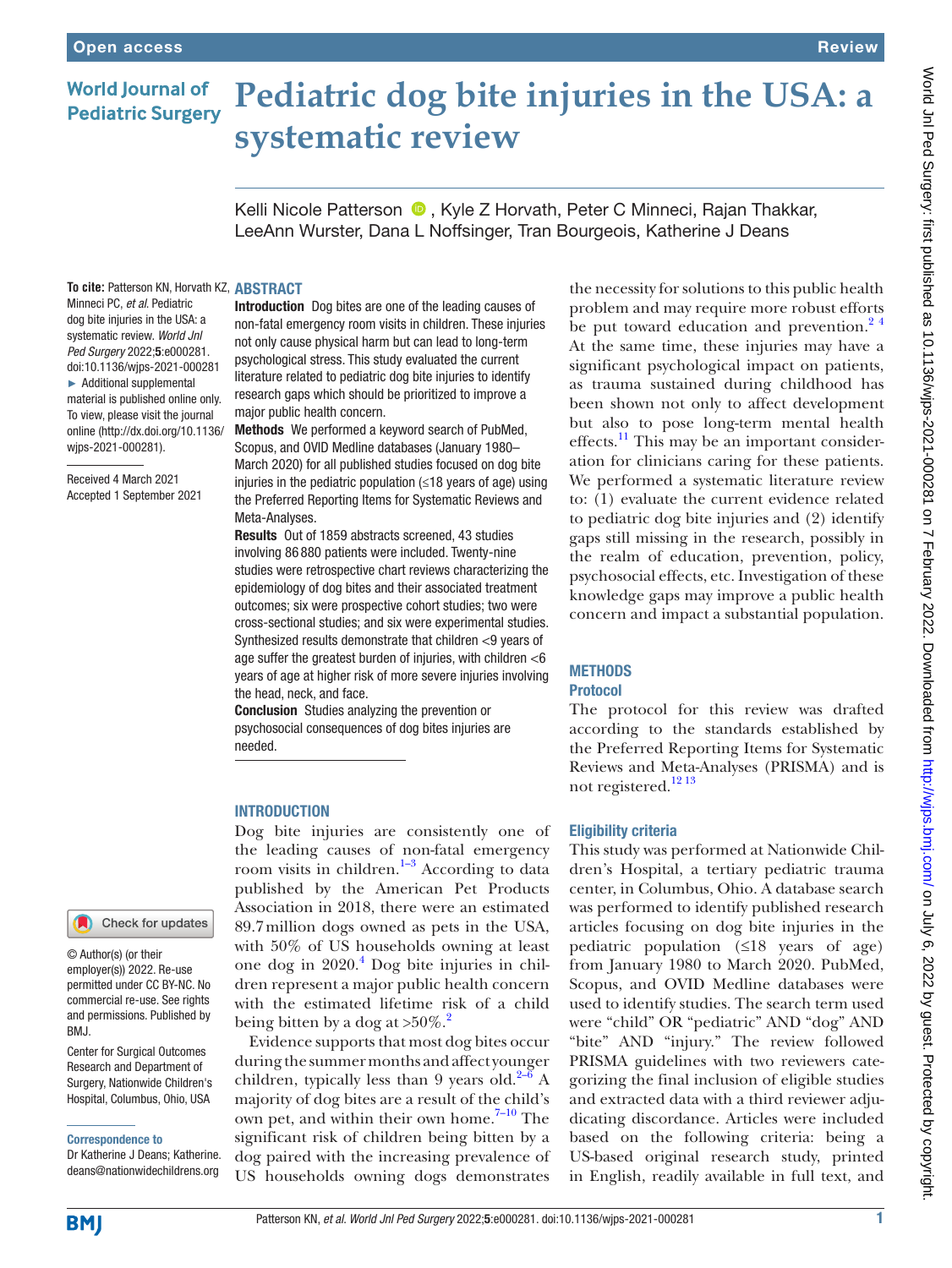having a study population size >20 (n>20). Articles were excluded if the study population was not specific to children under 19 years of age, if the primary focus of the study was on rabies prevention/therapy, if studies focused on animal bites in general, or if the information was not specific to dog bites but rather to general injury prevention. The reference lists for included articles were searched manually to ensure appropriate inclusion of all relevant articles.

# Data charting process

To standardize data extraction between reviewers, an aggregate list of items to be extracted from each article was established before the literature search began. Data charting was completed using Microsoft Excel, and article references were housed in EndNote.

# Data items

Data were extracted based on the following variables: title, author, journal, year of publication, study design, location of study, study objectives/purpose, sample size, and main findings. Studies also were categorized based on area of focus (ie, epidemiology, education, prevention, psychosocial effects, and other).

# Assessment of risk of bias

Guidelines provided by the *Cochrane Handbook for Systematic Reviews of Interventions* (Higgins and Green, 2011) were used in the assessment of bias. $14$  The reviewers considered bias at both the systematic review level and at the individual study level. By design, our study introduces bias at the systematic review level by incorporating only US-based studies. This is done to bolster our ability to answer the main study questions of how children in the USA are impacted by dog bites and what gaps can be identified in US population-based research studies. Individual study level bias was assessed qualitatively by looking at each included article's study design and how the data were gathered. Studies using retrospective chart reviews or epidemiological databases were prioritized over studies using self-reported data such as parent surveys. Individual-level bias was also considered with respect to selection bias, blinding of outcome assessments, and selective reporting.

# Data analysis plan

Data were analyzed qualitatively using descriptive data from each included study. Using the data items collected, reviewers synthesized the main findings of included articles to report overlaps and differences across studies. These congruencies and variances allow for accurate reporting on the incidence of dog bites in pediatric populations across the USA, characterization of dog bite injuries to this population, as well as the types of treatment and prevention strategies used to mitigate dog bite injuries.

Main findings then were categorized into overarching categories of focus and graphically displayed via a

bar graph to demonstrate where much of the research around dog bite is currently centered. Categories were not set a priori and were not mutually exclusive. Rather, they were dictated by descriptions of research findings from each journal article. Data compilation and generation of graphs were done using Microsoft Excel, V.2010.

# RESULTS

# Systematic literature review and study identification

Out of 1859 potentially relevant articles, 1483 abstracts and titles were screened with 43 studies involving 86880 patients meeting final inclusion criteria and being included in the full text analysis [\(figure](#page-2-0) 1). Of the 43 included studies, 29 were retrospective chart reviews characterizing the epidemiology of dog bites and their associated treatment outcomes, with 1 using the National Trauma Database.<sup>2–6 8 9 15–36</sup> Six studies were prospective cohort studies, $7 \frac{37-41}{2}$  two were cross-sectional studies,  $42 \frac{42}{3}$ and six were experimental studies (five focused on educational/prevention interventions for children and adults and one focused on prophylactic antibiotic therapy) [\(online supplemental table 1](https://dx.doi.org/10.1136/wjps-2021-000281)).<sup>10</sup>  $\frac{44-48}{10}$  Only 9 of the 43 studies had a behavioral health component incorporated into the study design or discussion sections[.7 16 19 38 42–46](#page-6-3)

# Dog bite incidence and cost

From 2001 to 2017, there was a clinically significant decrease of 34% in dog bite injuries among children, adolescents, and young adults aged 0–19 years of age. However, during that time period, dog bite injuries still accounted for nearly 2.5million emergency department  $(ED)$  visits in the pediatric population.<sup>[3](#page-6-8)</sup> Annually, dog bite injuries in this population account for more than 100000 ED visits and more than 10000 hospital admissions, with a mean length of stay of  $2.5 \text{ days.}^{3/4}$  In 2015, dog bites accounted for more than 66% of all homeowner insurance liability claims, totaling more than \$570million in paid claims.[49](#page-7-1) All of these facts account for the major financial burden of these injuries.

# Dog bite injury characteristics and treatment

Children 0–9 years of age suffer the greatest burden of injuries in the pediatric population (0–19 years), accounting for more than 80% of injuries, while those under 6 years of age account for approximately half of all cases.<sup>34 15 28 32 33</sup> Children <6 years of age are also at a substantially increased risk of bites to the head, neck, and face region, often resulting in more severe injuries which more frequently require operative repair.<sup>2459152835</sup>

A study analyzing the national trauma data bank (NTDB) registry reported that over 70% of cases with an Abbreviated Injury Scale ≥3 occurred in patients 0–5 years of age.<sup>33</sup> The NTDB data also showed that children 0–12 years of age accounted for 95% of all injuries that occurred in the home. The body region injured and location where the injury occurred are inversely proportional with age. Younger children (0–12 years) are more likely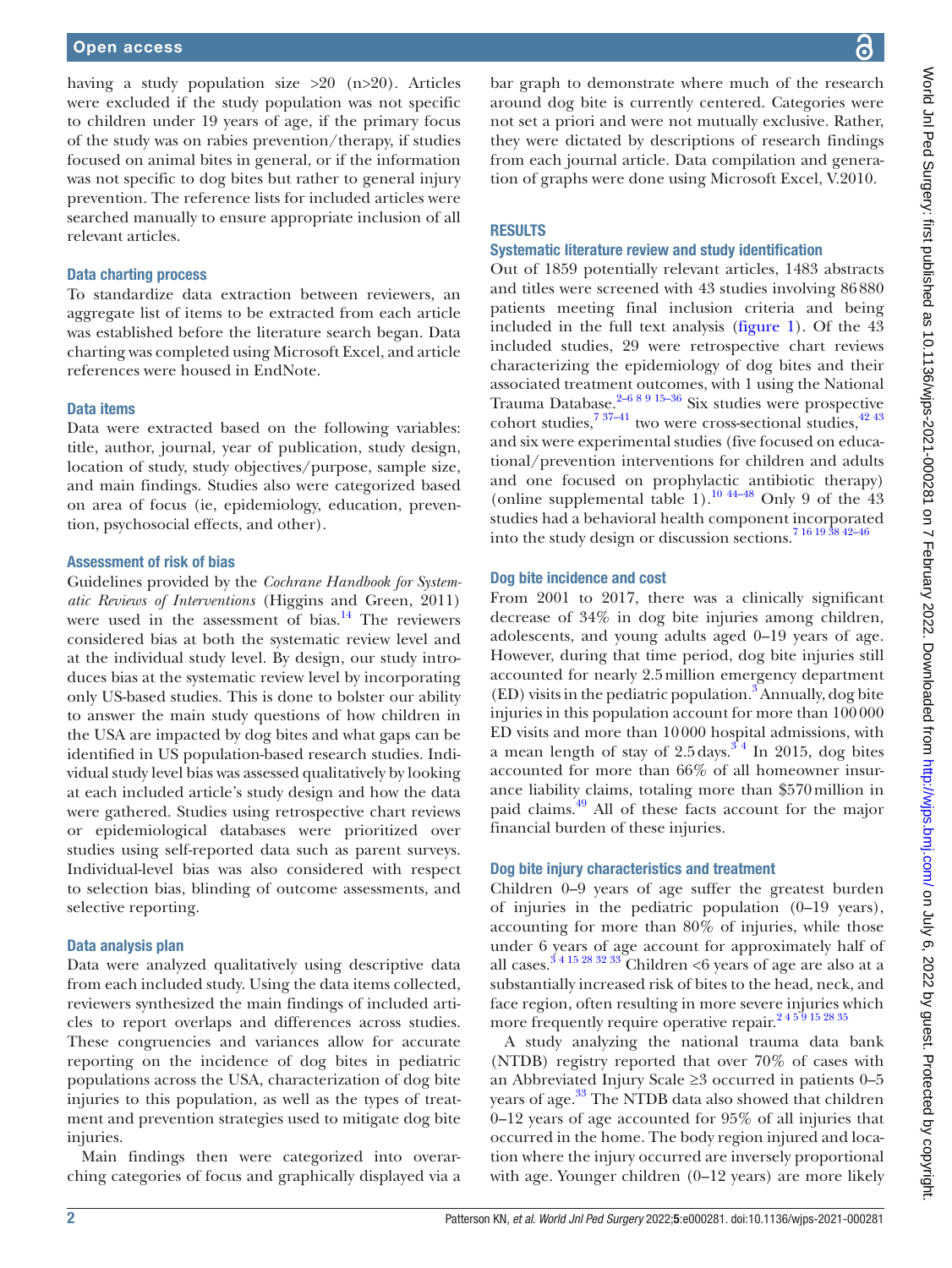

Figure 1 PRISMA flow diagram to determine final inclusion. From: Page et al.<sup>[13](#page-6-13)</sup> PRISMA, Preferred Reporting Items for Systematic Reviews and Meta-Analyses.

to be bitten in the head, neck, or face region inside the home. Whereas, as children get older, they tend to be bitten on their extremities and outside of the home more frequently.<sup>[33](#page-7-2)</sup>

After the injury occurs, there are various algorithms discussed in the literature to guide treatment recommendations, but most injuries do not necessitate operative repair requiring general anesthesia, but rather, involve irrigation and/or primary closure with procedural sedation or local anesthetic.<sup>21 24 33</sup> Though varying reports exist in the literature, overall, between one-third and one-half of patients with dog bite injury require some form of procedural repair.<sup>4 28  $\overline{34}$ </sup> Operative repair is far less frequently required but seen most in children <5 years old, as the severity of their injuries is greater.<sup>2462124283436</sup>

#### Circumstances surrounding dog bite injury

Younger children (≤5 years old) were more likely to be bitten by their family pet or a dog familiar to them.<sup>5–7 10 18–21 32 37 41</sup> These bites most often occurred in the home, during positive interactions initiated by the child (petting or playing with the dog), and as a result of resource (food or toys) guarding by the dog.<sup>5-7 19 20 32 39</sup> Older children were more often bitten by dogs unfamiliar to them while being active and without interaction with the dog, often in response to territory guarding.<sup>719</sup> More than half of dogs were categorized as being provoked prior to biting, and one study specifically demonstrated that a majority of the examined dogs had not previously

<span id="page-2-0"></span>bitten a child and had completed obedience training prior to the bite. $5-7$  19 37

# Dog breeds

Seven studies specifically investigated and identified dog breeds as part of their analyses.<sup>6 9 15 17 25 28 30</sup> Often only a fraction of dogs involved in a bite or attack not taking place in the home are identified. Additionally, due to the difficulty in determining a dog's true genetics, most are defined as mixed breed, leading to a variety of breeds implicated in bite incidents. The tendency of a dog to bite is also known to be a combination of genetic predisposition, early socialization to people, training or maltreatment, the quality of supervision, and behavior of the victim.<sup>[50](#page-7-3)</sup> After reviewing patient/family reports in the medical chart, Golinko *et al* identified 46 breeds in 31% of their cases. Out of 1616 dog bites, the three most prevalent were found to be Pit Bulls (also identified as Staffordshire Bull Terrier, American Staffordshire Terrier, or Bull Terrier, 38.5%), mixed breeds (Pit Bull mixes, Labrador mixes, Pit Bull/Labrador mixes, 13%), and Labradors (8.1%).[28](#page-7-4) Chen *et al* identified 58 breeds in 68% (366) of cases, with the most common breeds being mixed (23%), Labrador Retriever (13.7%), Rottweiler (4.9%), and German Shepherd (4.4%).<sup>6</sup> Sribnick *et al* identified dog breed in 55% of cases where Pit Bulls were the most common (50.4%), followed by Rottweilers (12.2%), Labradors (8.4%), German Shepherds (5.3%) and Chows  $(4.6\%)$ .<sup>9</sup> In 40 dog bite attacks, the most common breeds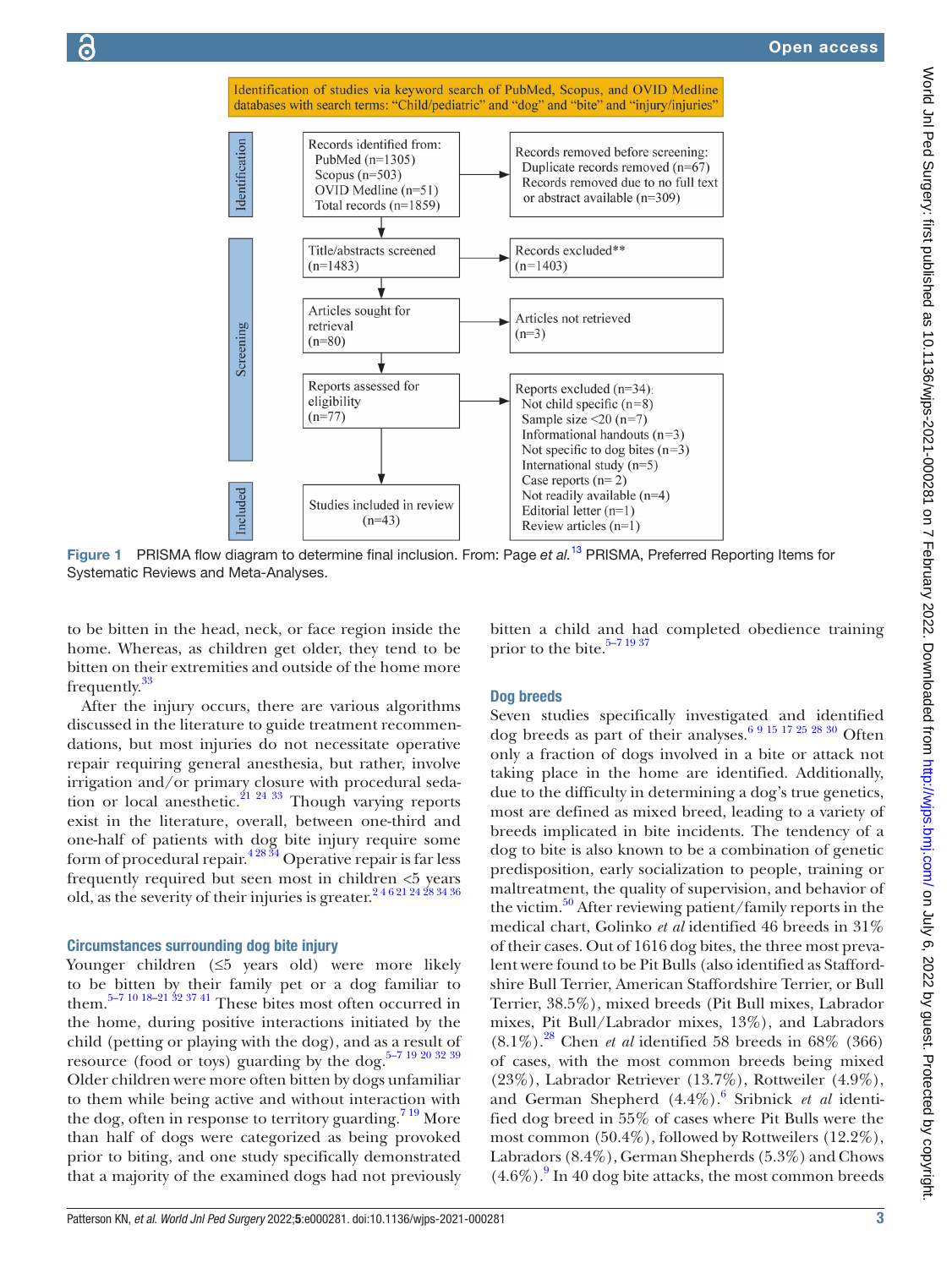(n=15) were German Shepherd and German Shepherd mix, and the dogs involved in fatal attacks were two Rottweilers, one Husky, and one Akita.[17](#page-6-14) In a study using a local country health department, a listed dog breed was available for 54% of cases with 22.5% classified as mixed breed. The most frequently reported dog breeds who had bitten (and were not classified as mixed) were Pit Bull (27.2%), German Shepherd (10.5%), Labrador Retriever (7.2%), Boxer (4.6%), Rottweiler (3.9%), Beagle (3.3%), Jack Russell (2.9%), Bulldog (2.9%), Chihuahua (2.6%), Husky (2.3%), Golden Retriever (2.3%), Dachshund (2.2%), Mastiff (1.9%), Shih-tzu (1.9%), Poodle (1.6%), and Cocker Spaniel (1.5%). Eight additional breeds each representing <1.5% of bites were also identified (Yorkshire Terrier, Great Dane, Australian Shepherd, Doberman, Boston Terrier, Akita, Collie).<sup>30</sup> Though these studies identified dog breeds involved in bite injuries, it is difficult to draw conclusions on the involvement of specific breeds in pediatric dog bites as the overall underlying dog population is not available for comparison, and breed stratification is not possible.

### Education and prevention

Studies focused on prevention strategies analyzed educational programs designed to increase knowledge and awareness of safe behavior with dogs in both children and family members. $42-46$  There was consensus that children and parents who engaged in prevention education programs increased their knowledge of safe dog behavior for children. These studies indicated that children older than 4years of age can learn basic knowledge about how to behave more safely around dogs.

#### Study characteristics

Very few articles included in our analysis explored dog bite prevention methodology and the psychosocial effects of dog bites on the pediatric arena. Among our review of current literature, 36 articles focused on dog bite characterization, 5 focused on education, 1 on a combination of dog bite characterization and education, 1 on effects of dog bites on the victim, and 1 on psychosocial aspects [\(figure](#page-3-0) 2). The topic of dog bite characterization consisted of the following subtopics: incidence and epidemiology of dog bites where descriptions of incidence by age and gender were provided; rate of dog bites within the USA, defined as when or how often an attack occurred; location of dog bite on the body, defined as which body part was affected by the bite; geographical comparison, defined as comparison of different geographical locations within the USA where dog bites were found to be prevalent; treatment of dog bite/ management, defined as location where treatment was sought (emergency room, operating room); risk, defined as ORs provided for risk of injury; injury setting, defined as surround environment where dog bites occurred (this also included whether guardian or parental supervision was present or not); dog breed or type, defined as the type or breed of dog that caused the attack; events leading



<span id="page-3-0"></span>Figure 2 Breakdown of research articles on dog bite by main areas of focus.

up to the attack, defined as whether or not dogs were provoked; cost, defined as total cost of care related to dog bite injury; and obedience training, defined as behavioral screening of dogs and common stimuli for aggression in dogs. The topic of education centered mostly around programs aimed at bringing about knowledge and awareness of dogs as well as focusing on the behavior of children affected by dog bite injuries. Among the five articles that touch on education, one focused on behavior of children affected by dog bite injuries, one focused on knowledge of dog bite prevention strategies, and three focused on awareness. Among articles with a focus on dog bite characterization, the majority focused on incidence and epidemiology (n=12), location of dog bite on the body (n=14), and treatment and management of dog bite (n=16) ([figure](#page-4-0) 3). When evaluating the geographical distribution of studies, they were found to span the USA, with the exception of five studies which used national databases. Based on their main areas of focus, studies on education and psychosocial aspects were performed in the Eastern USA ([figure](#page-4-1) 4).

# **DISCUSSION**

A systematic literature review was performed to determine existing research gaps related to pediatric dog bite injury. Our goal was to identify the areas that should be prioritized to address this major public health concern, as dog bites remain a leading cause of injury in children.<sup>[3](#page-6-8)</sup> We found that most publications focus on epidemiologic data elements, injury patterns, and treatment. In our review, very little published material addresses the prevention of, or psychosocial consequences, associated with pediatric dog bites. Studies analyzing these aspects are needed as pet ownership continues to grow and the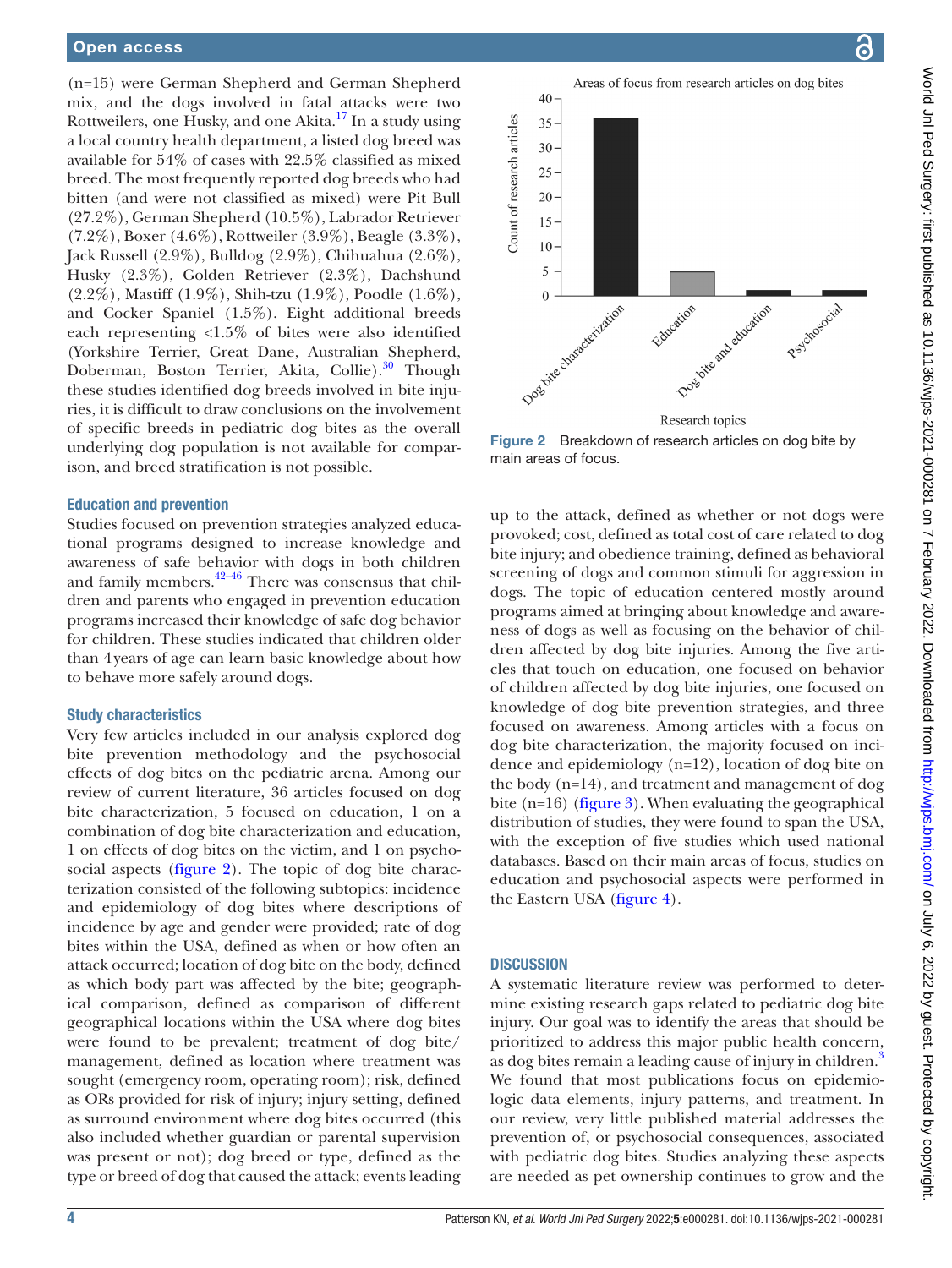

<span id="page-4-0"></span>black bars represent subtopics for dog bite characterization as seen in [figure 2](#page-3-0).

likelihood of children interacting with dogs in their daily lives becomes inevitable.

### Education and prevention

Five of the 43 studies within our review did focus on dog bite education and prevention in children using an experimental design. It is reasonable to suggest that education of either the child or parent would play a large role in preventing dog bite injury, but as evidenced by our review, it is rarely addressed by healthcare providers or research.<sup>[2](#page-6-2)</sup>

Though the exact reasons are unknown, experts in the field often attribute the elevated risk of dog bite injury in children to at least three main factors. First, children's misperception, misinterpretation, or ignorance



<span id="page-4-1"></span>Figure 4 Geographical distribution of dog bite studies by main areas of focus. Adapted for use from Teelion ([www.](www.etsy.com/shop/DigitaLion) [etsy.com/shop/DigitaLion\)](www.etsy.com/shop/DigitaLion) by TB and KNP. Permission for use was granted. Blue = dog bite characterization;  $magenta = education$ ; green = psychosocial; yellow = dog bite characterization and education; \*National database = dog bite characterization (not shown). The size of each dot correlates with the number of studies which met inclusion from that US state, with the smallest dot representing 1 study and the largest dot representing 10 studies.

of a dog's perspective due to an underdeveloped theory of mind contributes to stressed or frustrated dogs and leads to aggression. Second, children lack cognitive skills required to recognize and understand how to behave appropriately around dogs. Finally, children being physically shorter in stature likely leads to increased prevalence of bites to the head/neck region often requiring more aggressive intervention than those to the limbs.<sup>[44 46](#page-7-6)</sup>

Schwebel *et al* published two prominent prospective studies in 2012 and in 2016 which worked to enhance knowledge on the prevention of dog bite injuries through educational programs. $44 \frac{46}{1}$  In 2011, an interactive computer program (The Blue Dog), dollhouse simulations, and live dog interactions were applied to children 3–6 years old. The goals of the study were to improve children's recognition knowledge about safe and unsafe interactions, improve recall of safe and dangerous behavior in a dollhouse simulation, and decrease risky behavior while engaging with a live dog. Results showed improvement in basic knowledge of how to behave more safely with dogs, but children did not recall lessons from the dollhouse simulations nor implement safer behaviors when exposed to the live dog. $46$ 

While these results may seem surprising, they highlight an important topic which researchers have struggled with for years: identifying necessary approaches in transi-tioning knowledge into actual health behavior change.<sup>[46](#page-7-7)</sup> This, paired with the complexities related to child development, calls attention to the need for age-specific strategies being implemented when it comes to effective education. Another possibility suggested by past research is the idea of 'optimism bias', in which children gain confidence that dogs are 'safe' because their initial exposure produced no negative effect, and they partake in riskier interactions during the subsequent encounter.<sup>[44–46](#page-7-6)</sup> To address this idea, in a 2016 study, Schwebel *et al* introduced a second computer-based program to children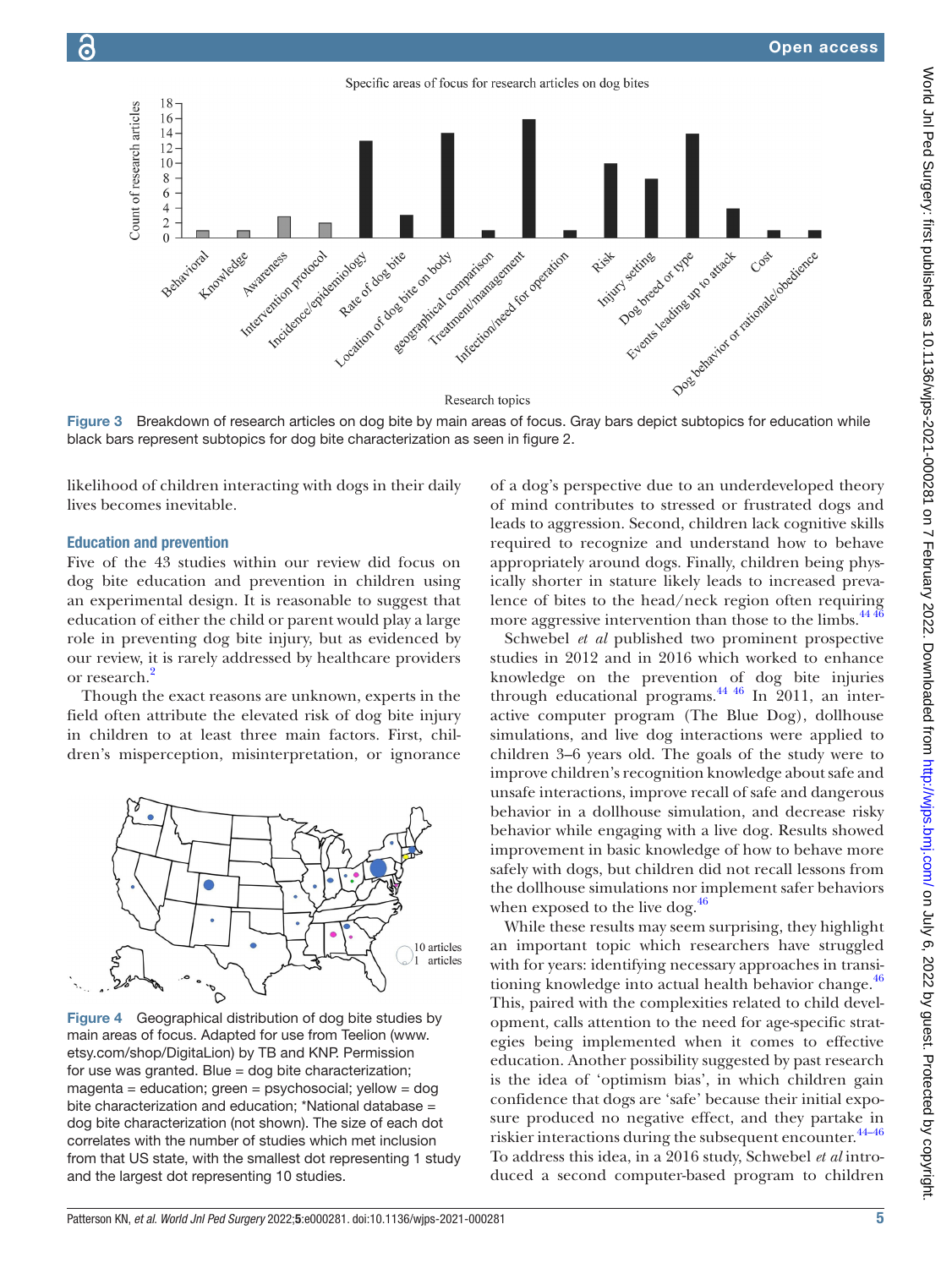and performed similar knowledge-based quizzes and dollhouse simulations. However, this time they only introduced the live dog interaction after the modules were completed, whereas children interacted with the live dog both before and after their module education in the previous experiment. Again, children demonstrated a significant gain in knowledge and recognition of safe behavior but did not improve their scores related to dollhouse simulation or live dog interaction. $^{44}$  $^{44}$  $^{44}$  To truly succeed in preventing dog bite injuries, it is necessary to identify how to effectively educate the pediatric population and incorporate this knowledge into new learned behaviors.

Another aspect to consider to fully address the prevention of dog bite injury is a caregiver's lack of knowledge on the topic. In general, dog owners have shown a lack of familiarity about features associated with dog aggression toward children. In Tucson, only two-thirds of the 126 dog-owning parents surveyed believed that infants were at risk of a fatal dog bite. Two-thirds also felt it was safe to leave a 4-year-old child unattended with a dog, and most did not realize the increased prevalence of dog bites among children in general.<sup>47 51</sup> In the same study, 77 pediatricians were surveyed. Only 17% reported regularly educating parents on pet-related injuries and 14% felt that education in the office was not worthwhile. $51$  In contrast, in a study of 455 families in a Denver pediatric practice, 77% of parents believed that dog bite prevention was an important discussion to have with a physician.[41](#page-7-10) In an ED survey of 48 caregivers with dogs in the household, 56% reported that their dog had not been spayed/neutered, and 21% reported leaving their child alone with the dog. $^{47}$  A case–control study by Gershman *et al* demonstrated that biting dogs were more likely to be German Shepherd and Chow Chow breeds, male, and unneutered. Authors strongly suggest that owners, through their selection and treatment of dogs, may be able to reduce the likelihood that a dog will bite in the future. Additionally, they urge pediatricians to advise parents that failure to neuter a dog and selecting a male dog of specific breed may increase the chances of a bite in the household. $52$ 

Resolving the public health concern related to dog bites must also be undertaken, and there is currently no literature that has done this. It is important to gain insight on the policies and legislation that are in place in the cities and surrounding communities we live in. Public health law research directed at correlating whether the law has an impact on pediatric dog bite injury would allow for the opportunity to guide lawmakers in the changes and decisions they put forth based on this issue. Additionally, it allows us to educate the public about the laws governing dog ownership and work to prevent dog bites from a novel angle.

A gap clearly remains in successfully translating pediatric knowledge into behavior and how interactions with dogs can impact beliefs about injury vulnerability.<sup>44</sup> Innovative measures will be necessary to address these gaps

and produce successful prevention strategies. Additionally, the caregiver must be provided with the necessary education and exhibit the willingness to participate in a safe, positive relationship between themselves, their child and their dog.

#### Psychosocial burdens related to dog bite injury

When considering the psychosocial burden placed on children following a dog bite, only eight studies within our review included a behavioral health component either in the study design or discussion. With minimal research related to this topic, we must first question whether a child's psychosocial well-being is affected and then identify how and to what degree. With 89.7 million dogs owned as pets in the USA, the chances of a child encountering a dog after their injury are extremely high, if not inevitable. By putting our efforts toward identifying how to alleviate psychosocial disturbances caused by a dog bite injury, we would hope to return these children to some sense of normalcy in their daily lives.

In one of the more significant behavioral studies done by Boat *et al*, [38](#page-7-12) the parents of 34 patients aged 0–16 years old who presented to the ED with 'dog bite' were contacted for a 4-week follow-up phone interview. In that interview, information was obtained pertaining to: bite incident specifics, further medical/psychological care needed related to the dog bite, contact with additional legal or enforcement agencies, changes in the child's behavior, changes in the parental concerns about themselves and their children after the dog bite, and parent feedback on the value of having additional services available. At least one new concerning behavior was observed in over 70% of children, with the five most prevalent behaviors seen in 21%–29% of patients. These included: talking a lot about the incident, being fearful of dogs, avoiding dogs, being anxious or worried about seeing doctors/going to the hospital, being fearful, and having bad dreams/nightmares. When parents were interviewed about the incident, 86% endorsed changes in their concerns and feelings about themselves and their children, 59% felt guilty they could not protect the child, 59% worried about the child's scars, and 44% were angry and fearful for their child's safety. When parents were asked whether their child would benefit from interventions to help with their fears, 50% felt it would be helpful and 85% felt that the best timing for families to get extra help would be in the ED or physi-cian's office.<sup>[38](#page-7-12)</sup>

By more thoroughly investigating the specific psychological effects that burden dog bite patients, we may be able to close this clinical gap and bring awareness to institutions of the urgent need for mental health services in this patient population. As clinicians, we must identify how to safely introduce these victims back into a life where dogs exist in order to return them to a functional daily existence.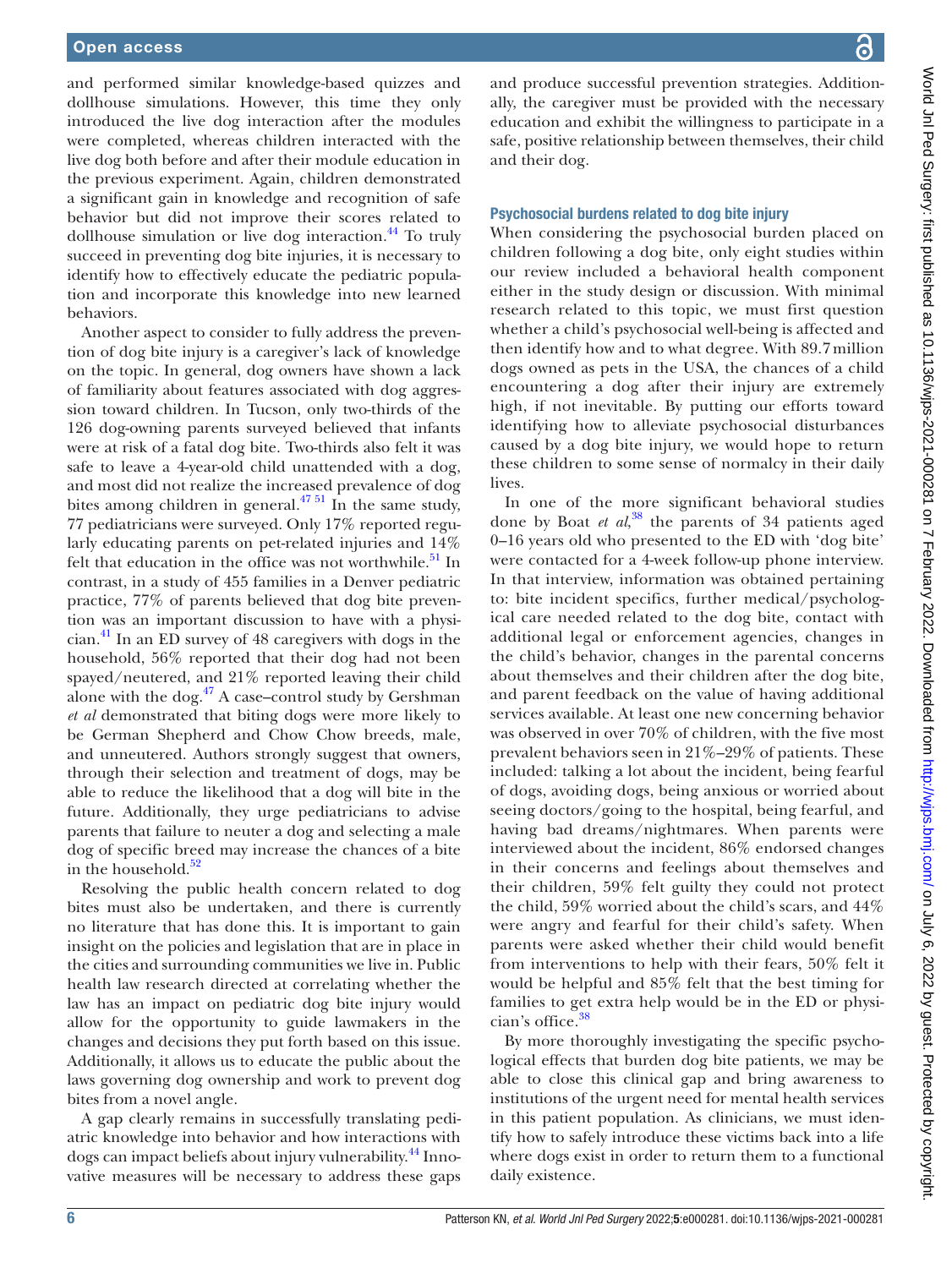# Limitations of the study

This systematic literature review has several limitations. First, we used the most relevant medical databases (PubMed, Medline, Scopus) for this study and did not include other lower yield databases. This could have allowed us to miss additional studies. Additionally, we excluded studies of patient populations ≤20 in order to eliminate the review of case reports and case series, which are often of low statistical power and would not necessarily reflect the true epidemiology of dog bites, but rather focus on unique patient experiences or treatment modalities. It is possible though, that some intervention studies may have been screened out using this exclusion. These limitations may contribute to selection bias and possible under-reporting or over-reporting of findings within the literature.

In conclusion, our systematic review of published literature on pediatric dog bite injury yielded thorough coverage of the epidemiology, injury pattern, and treatments associated with dog bites. Key evidence gaps remain in preventing dog bites from occurring and addressing the psychosocial damage inflicted on the child. To make the biggest impact on what remains a major public health concern, we need to direct research efforts and innovations towards addressing these evidence gaps. It is important to advocate for state and county laws which improve injury prevention in dog attacks, to necessitate parental education at the time of obtaining a dog, and to support the use of educational initiatives led by veterinarians and primary care physicians.

#### Twitter Kelli Nicole Patterson [@kellinicole87](https://twitter.com/kellinicole87)

Contributors KNP contributed to conceptualization, data curation, formal analysis, investigation, validation, visualization, writing (original draft), writing (review and editing). KZH contributed to conceptualization, data curation, investigation, validation, visualization, writing (original draft), writing (review and editing). PCM contributed to conceptualization, data curation, formal analysis, investigation, validation, visualization, writing (original draft), writing (review and editing). RT contributed to conceptualization, investigation, validation, visualization, writing (original draft), writing (review and editing). LAW contributed to conceptualization, data curation, validation, visualization, writing (review and editing). DLN contributed to conceptualization, data curation, visualization, writing (review and editing). TB contributed to conceptualization, data curation, formal analysis, investigation, validation, visualization, writing (original draft), writing (review and editing). KJD contributed to conceptualization, data curation, formal analysis, investigation, validation, visualization, writing (original draft), writing (review and editing).

Funding The authors have not declared a specific grant for this research from any funding agency in the public, commercial or not-for-profit sectors.

Map disclaimer The depiction of boundaries on this map does not imply the expression of any opinion whatsoever on the part of BMJ (or any member of its group) concerning the legal status of any country, territory, jurisduction or area or of its authorities. This map is provided without any warranty of any kind, either express or implied.

Competing interests None declared.

Patient consent for publication Not required.

Ethics approval Not required.

Provenance and peer review Not commissioned; externally peer reviewed.

Data availability statement No data are available.

Open access This is an open access article distributed in accordance with the Creative Commons Attribution Non Commercial (CC BY-NC 4.0) license, which permits others to distribute, remix, adapt, build upon this work non-commercially, and license their derivative works on different terms, provided the original work is properly cited, appropriate credit is given, any changes made indicated, and the use is non-commercial. See: <http://creativecommons.org/licenses/by-nc/4.0/>.

#### ORCID iD

Kelli Nicole Patterson<http://orcid.org/0000-0003-4764-2927>

#### <span id="page-6-0"></span>**REFERENCES**

- 1 Centers for disease control and prevention, National center for injury prevention and control. Web-based injury statistics query and reporting system (WISQARS), 2020. Available: [https://www.cdc.gov/](https://www.cdc.gov/injury/wisqars/index.html) [injury/wisqars/index.html](https://www.cdc.gov/injury/wisqars/index.html) [Accessed 28 Oct 2020].
- <span id="page-6-2"></span>2 McLoughlin RJ, Cournoyer L, Hirsh MP, *et al*. Hospitalizations for pediatric dog bite injuries in the United States. *[J Pediatr Surg](http://dx.doi.org/10.1016/j.jpedsurg.2019.06.025)* 2020;55:1228–33.
- <span id="page-6-8"></span>3 Basco AN, McCormack ER, Basco WT. Age- and sex-related differences in nonfatal dog bite injuries among persons aged 0-19 treated in hospital emergency departments, United States, 2001- 2017. *[Public Health Rep](http://dx.doi.org/10.1177/0033354920904072)* 2020;135:238–44.
- <span id="page-6-1"></span>4 Cook JA, Sasor SE, Soleimani T, *et al*. An epidemiological analysis of pediatric dog bite injuries over a decade. *[J Surg Res](http://dx.doi.org/10.1016/j.jss.2019.09.013)* 2020;246:231–5.
- <span id="page-6-10"></span>5 Chun YT, Berkelhamer JE, Herold TE. Dog bites in children less than 4 years old. *[Pediatrics](http://www.ncbi.nlm.nih.gov/pubmed/7054748)* 1982;69:119–20.
- <span id="page-6-11"></span>6 Chen HH, Neumeier AT, Davies BW, *et al*. Analysis of pediatric facial dog bites. *[Craniomaxillofac Trauma Reconstr](http://dx.doi.org/10.1055/s-0033-1349211)* 2013;6:225–31.
- <span id="page-6-3"></span>7 Reisner IR, Nance ML, Zeller JS, *et al*. Behavioural characteristics associated with dog bites to children presenting to an urban trauma centre. *[Inj Prev](http://dx.doi.org/10.1136/ip.2010.029868)* 2011;17:348–53.
- 8 Calkins CM, Bensard DD, Partrick DA, *et al*. Life-Threatening dog attacks: a devastating combination of penetrating and blunt injuries. *[J Pediatr Surg](http://dx.doi.org/10.1053/jpsu.2001.25670)* 2001;36:1115–7.
- <span id="page-6-12"></span>9 Sribnick EA, Sarda S, Sawvel MS, *et al*. Dog bite injuries in children: clinical implications for head involvement. *[Trauma](http://dx.doi.org/10.1177/1460408616631772)* 2016;18:210–5.
- <span id="page-6-7"></span>10 Boenning DA, Fleisher GR, Campos JM. Dog bites in children: epidemiology, microbiology, and penicillin prophylactic therapy. *[Am](http://dx.doi.org/10.1016/0735-6757(83)90032-3)  [J Emerg Med](http://dx.doi.org/10.1016/0735-6757(83)90032-3)* 1983;1:17–21.
- <span id="page-6-4"></span>11 Oh DL, Jerman P, Silvério Marques S, *et al*. Systematic review of pediatric health outcomes associated with childhood adversity. *[BMC](http://dx.doi.org/10.1186/s12887-018-1037-7)  [Pediatr](http://dx.doi.org/10.1186/s12887-018-1037-7)* 2018;18:83.
- <span id="page-6-5"></span>12 Liberati A, Altman DG, Tetzlaff J, *et al*. The PRISMA statement for reporting systematic reviews and meta-analyses of studies that evaluate health care interventions: explanation and elaboration. *[J](http://dx.doi.org/10.1016/j.jclinepi.2009.06.006)  [Clin Epidemiol](http://dx.doi.org/10.1016/j.jclinepi.2009.06.006)* 2009;62:e1–34.
- <span id="page-6-13"></span>13 Page MJ, McKenzie JE, Bossuyt PM, *et al*. The PRISMA 2020 statement: an updated guideline for reporting systematic reviews. *[BMJ](http://dx.doi.org/10.1136/bmj.n71)* 2021;372:n71.
- <span id="page-6-6"></span>14 Higgins JPT, Green S. Cochrane Handbook for systematic reviews of interventions, version 5.1.0: the Cochrane collaboration. Available: <https://training.cochrane.org/handbook>
- 15 Alizadeh K, Shayesteh A, Xu ML. An algorithmic approach to operative management of complex pediatric dog bites: 3-year review of a level I regional referral pediatric trauma Hospital. *[Plast Reconstr](http://dx.doi.org/10.1097/GOX.0000000000001431)  [Surg Glob Open](http://dx.doi.org/10.1097/GOX.0000000000001431)* 2017;5:e1431.
- 16 Beck AM, Jones BA. Unreported dog bites in children. *[Public Health](http://www.ncbi.nlm.nih.gov/pubmed/3923540)  [Rep](http://www.ncbi.nlm.nih.gov/pubmed/3923540)* 1985;100:315–21.
- <span id="page-6-14"></span>17 Brogan TV, Bratton SL, Dowd MD, *et al*. Severe dog bites in children. *[Pediatrics](http://www.ncbi.nlm.nih.gov/pubmed/7478841)* 1995;96:947–50.
- 18 Bernardo LM, Gardner MJ, Amon N. Dog bites in children admitted to Pennsylvania trauma centers. *[Int J Trauma Nurs](http://dx.doi.org/10.1016/S1075-4210(98)90001-3)* 1998;4:121–7.
- 19 Reisner IR, Shofer FS, Nance ML. Behavioral assessment of childdirected canine aggression. *[Inj Prev](http://dx.doi.org/10.1136/ip.2007.015396)* 2007;13:348–51.
- 20 Mitchell RB, Nañez G, Wagner JD. Dog bites of the scalp, face, and neck in children. *[Laryngoscope](http://dx.doi.org/10.1097/00005537-200303000-00018)* 2003;113:492–5.
- <span id="page-6-9"></span>21 Daniels DM, Ritzi RBS, O'Neil J, *et al*. Analysis of nonfatal dog bites in children. *[J Trauma](http://dx.doi.org/10.1097/TA.0b013e3181937925)* 2009;66:S17–22.
- 22 Kaye AE, Belz JM, Kirschner RE. Pediatric dog bite injuries: a 5-year review of the experience at the children's Hospital of Philadelphia. *[Plast Reconstr Surg](http://dx.doi.org/10.1097/PRS.0b013e3181addad9)* 2009;124:551–8.
- 23 Bjork A, Holman RC, Callinan LS, *et al*. Dog bite injuries among American Indian and Alaska native children. *[J Pediatr](http://dx.doi.org/10.1016/j.jpeds.2012.11.087)* 2013;162:1270–5.
- 24 Wu PS, Beres A, Tashjian DB, *et al*. Primary repair of facial dog bite injuries in children. *[Pediatr Emerg Care](http://dx.doi.org/10.1097/PEC.0b013e31822c1112)* 2011;27:801–3.
- 25 O'Brien DC, Andre TB, Robinson AD, *et al*. Dog bites of the head and neck: an evaluation of a common pediatric trauma and associated treatment. *[Am J Otolaryngol](http://dx.doi.org/10.1016/j.amjoto.2014.09.001)* 2015;36:32–8.
- 26 Speirs J, Showery J, Abdou M, *et al*. Dog bites to the upper extremity in children. *[J Paediatr Child Health](http://dx.doi.org/10.1111/jpc.12948)* 2015;51:1172–4.